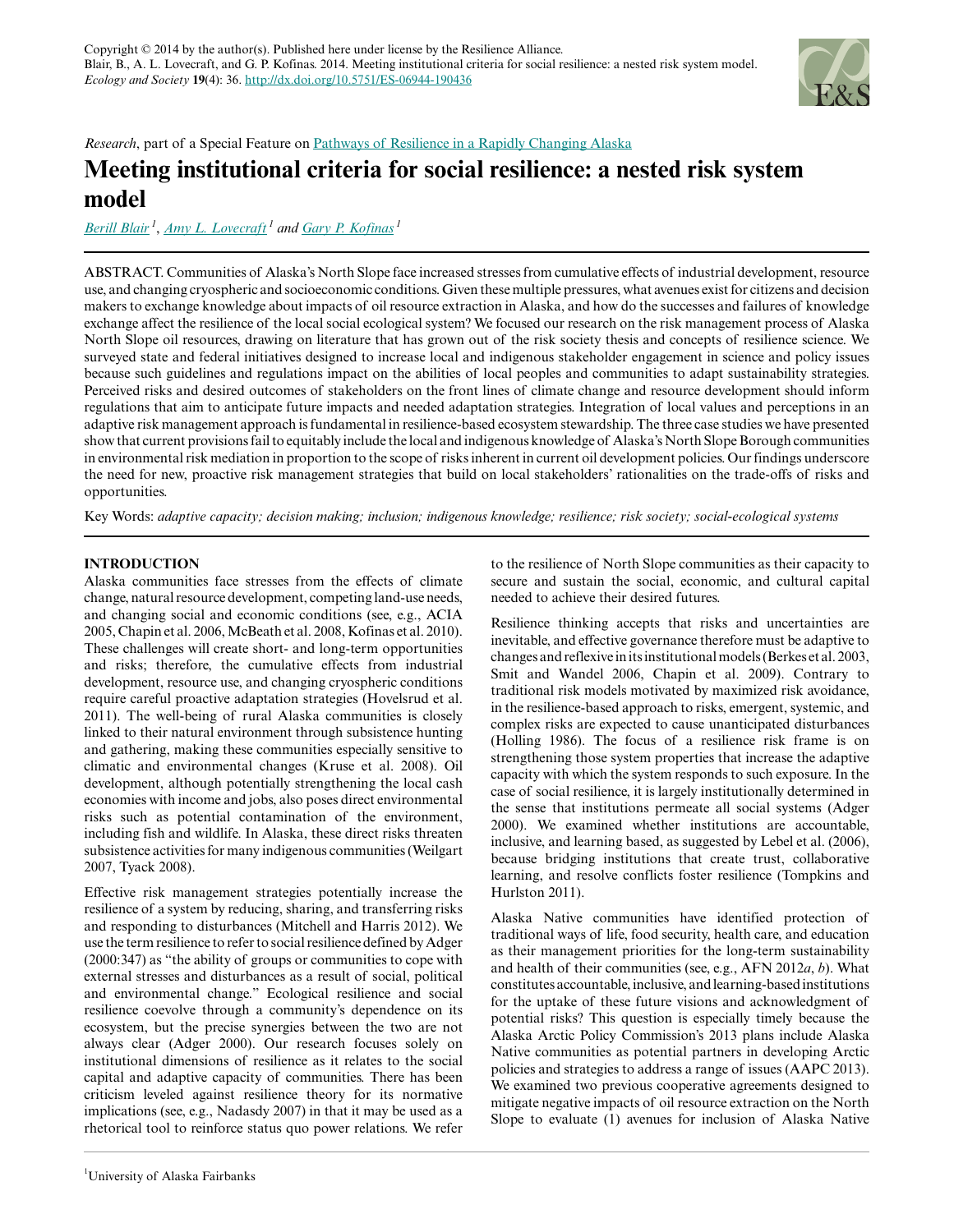communities in the dialogue surrounding risks and (2) feedback from local stakeholders on the performance of the arrangements. Another case study presents the first wave of public movements in Alaska where a concerned public sought to actively partake in the science that informs policy.

We hypothesize that risk society (RS) conditions persist in Alaska pertaining to oil resource policies, with important implications for the shifting political and adaptive capacities of stakeholder groups. RS is the theoretical work of German sociologist Ulrich Beck, proposing a new social order created by the technological risks of modernization (Beck 1992). In RS, the threats that shape society are different from long-standing and more familiar risks, such as natural disasters, in that they are decision contingent and unconstrained in spatial and temporal consequences. Beck termed these modern risks manufactured risks. In other words, the choices we make in employing or bypassing risky technologies determine whether some day we may or may not face disaster. The difference in values between public and expert risk managers is explained by the social construction of risk, or social risk rationality, rather than an objective understanding of risk devoid of normative considerations. In other words, what society views as risky may differ widely from what institutional or organizational structures that govern perceive as risky. The difference between experts and citizens often is in the timing of when risks are first perceived and in the perceived magnitude of consequences. Residents near oil and gas development project sites may have different risk priorities from risk regulators, industry representatives, and the general public. When the public perceives that its own risk rationalities have been excluded from the status quo risk response systems, the public seeks change in policy. The phenomenon of increasing public involvement with expert risk assessments, whereby political dialogue involves individuals and groups formed outside of established political channels, is what Beck (1992) calls subpolitics. We examine three Alaska case studies supported by RS theory and evaluate ways in which an Alaska RS may transition to a resilient society via accountable, inclusive, and learning-based institutions.

# **BACKGROUND**

# **North Slope stakeholders and the public process**

Alaska has 19 organized boroughs functioning as administrative divisions similar to counties in other states of the United States. The North Slope Borough (NSB) is mostly an Arctic tundra ecosystem, covering a vast land area that is roughly 230,000 km², almost the size of the United Kingdom. Its nearly 10,000 residents live in 8 villages, and more than 50% of the population is of Iñupiat Eskimo descent (U.S. Census Bureau 2013). Subsistence hunting, fishing, and gathering are a central part of Iñupiat culture and still provide the bulk of the Eskimo diet (Wolfe 2000 as cited in Magdanz et al. 2002). In our study of the public process, we focused on the inclusion of indigenous knowledge in decision making because the primary stakeholders who occupy the lands of the North Slope are Alaska Natives whose culture and livelihood depend on a subsistence way of life (Weinhold 2010). We considered indigenous knowledge to be the local knowledge unique to a given culture or society (Berkes 2012) and, particularly, the knowledge unique to Alaska Iñupiat peoples.

The NSB contains the largest oil field in the United States at over 213,000 acres (862 km²), receives tax revenue from onshore oil and gas properties, and depends on these resources for providing basic services and maintaining community infrastructures for residents. Both on- and offshore oil development in Alaska are administered through a multitiered governance process, which includes federal oversight on federal lands and in federal waters, state-federal cooperative arrangements, state and NSB jurisdictions, and local involvement. Alaska State departments accept public comments during the permit-review processes. High-ranking experts, such as the Alaska Department of Natural Resources Commissioner, who handle any public complaints, possess a great deal of discretion in making final determinations on public comments and industry proposals. The only alternative for objection to the commissioner's determination is to seek a legal resolution through the court system.

#### **METHODOLOGY**

Because human agency is crucial to the adaptive capacity and resilience of communities to respond to change (Kofinas et al. 2010, Brown and Westaway 2011), we evaluate three case studies seeking the connections between the changing nature of risks, the challenges of incorporating indigenous knowledge with science, policy disputes, and resilience. We rely on RS theory in a qualitative analysis of North Slope cooperative agreements for the management of oil extraction risks to demonstrate the links between growing awareness of risks, public distrust, and subpolitical challenges to risk definitions. To this end, we draw on three case studies prepared from archival materials and interviews with key informants. The first case study examines the Alaska Native Science Commission (ANSC) and the Alaska Eskimo Whaling Commission (AEWC) to demonstrate the earliest examples of subpolitical push by Alaska Native communities to reassert themselves over risk definitions. This case study highlights the role of competing risk definitions in Alaska subpolitics and establishes the presence of RS in Alaska. The second case study examines the controversy around the state's now dissolved Coastal Management Program and the political battle over coastal resources throughout its tenure. The third case study assesses the North Slope Science Initiative (NSSI), a federal initiative designed to coordinate research and to monitor environmental impacts of oil development on subsistence activities, with an explicitly stated federal mandate for the inclusion of traditional local knowledge (U.S. Congress 2005). This last case study revolves around perceptions of power and control exerted through the construction of science onto those most affected by its expertise.

We frame each case study from an RS theory to identify any gaps between institutions and their publics and then comment on any links that may exist with community resilience. The case studies note whether the cooperative arrangements therein are inclusive, accountable, and learning based before we conclude with recommendations for adapting risk management institutions to better fit these criteria.

#### **CASE STUDIES**

# **Case 1: the subpolitics of inclusion—the Alaska Eskimo Whaling Commission and the Alaska Native Science Commission**

The AEWC, a group of whaling captains from the 11 whaling communities of Alaska's Arctic coast, was first organized in 1977 in response to a ban on both commercial and subsistence takes of bowhead whales (*Balaena mysticetus*) when local Iñupiat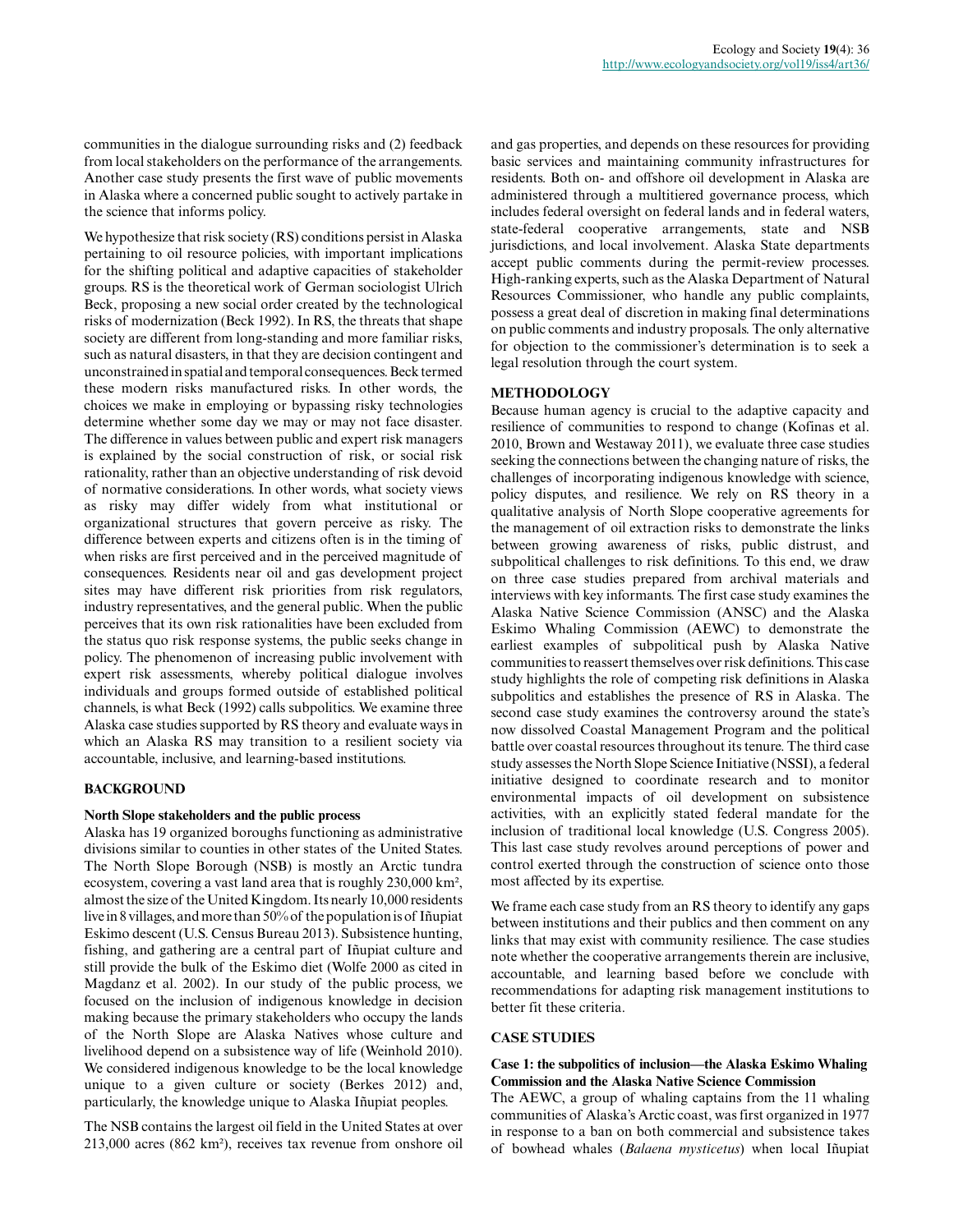believed scientific data on the whale population was inaccurate. The International Whaling Commission (IWC) implemented the ban without consultation with local whaling experts, estimating the Western Arctic bowhead population as significantly lower than estimated by local whalers (Freeman 1989). Independent scientific analysis later proved the IWC's estimate to be wrong (Freeman 1989, Case and Voluck 2002), and the ban was lifted on aboriginal subsistence whaling. Today, the AEWC allocates the IWC's annual strike quota among the 11 whaling villages. The AEWC continues to advocate for Iñupiat Eskimo subsistence whaling and has been preserving marine whale resources by negotiating conflict avoidance agreements with oil companies to mitigate industrial interference with whale migration patterns and subsistence harvest activities.

The history of the AEWC exhibits subpolitical traits. The environmental risks from human activities that preoccupied a global audience and grew various environmental movements during the 1970s ultimately resulted in the antiwhaling sentiments that pushed for the whaling ban (Freeman 1989). The conflicting risk perceptions that resulted between a community of resource users and a governmental body motivated bottom-up political action. The AEWC merits a mention in the nascent-stage RS context in Alaska as a group that has, over the years, grown into a successful organization whose expertise is invaluable to the social resilience of the region.

Another textbook example of subpolitics surfaced from the 1993 Workshop on Arctic Contamination convened by the Interagency Arctic Research Policy Committee in Anchorage, Alaska. The workshop revealed that the vast majority of Arctic contaminants are the products of industrial and agricultural activities (IARPC 1993). Experiments from the Cold War era, such as Project Chariot, as well as radioactive waste dispersed through oceanic currents have polluted Alaska's soil, waters, and wildlife (IARPC 1993). Project Chariot, proposed in 1958 by the U.S. Atomic Energy Commission, called for the detonation of nuclear devices 30 miles (48 km) from the Iñupiat village of Point Hope to create a deep-water harbor in the Chukchi Sea. Although the plan was never realized, radioactive materials were released to test their effects on tundra systems (O'Neill 1994). Unexplained changes in human and wildlife health, scientific evidence of harmful contaminants, and a lack of an information clearinghouse of environmental issues were great concerns for Alaska Native communities (IARPC 1993).

Alaska Native representatives expressed their desire to participate in research stating that the close cultural and physical proximity to their communities often makes them the first observers of problems (IARPC 1993). However, the workshop lacked a context of trust (Phillips 1993), and it ultimately motivated the Alaska Native community to prepare a position paper calling for involvement in science investigating Alaska Native lives and environment (ANSC [date unknown]). In the fall of 1993, the Alaska Federation of Natives passed a unanimous resolution to establish the ANSC. The ANSC has since worked to integrate Alaska Native participation and knowledge into research, science, and the policy processes.

The 1980s saw the beginning of an increased recognition of the value of traditional ecological knowledge to contemporary resource management (see, e.g., Nelson 1982, Feit 1988, Berkes

1993). This larger political trend helped rationalize the ANSC's financial backing by the U.S. National Science Foundation during its first decade. Nevertheless, the genesis of the commission is rooted in subpolitics induced by the social and cultural gaps in technocratic science and motivated by the need to improve riskscience relations.

The histories of the AEWC and the ANSC underline the need for inclusive risk management processes that value local expertise. The AEWC's past illustrates the important role of socio-cultural contexts in risk management (see also Gjernes 2008, Donatuto et al. 2011). Sensitivity to scale in commons management is another crucial concern in managing transboundary risks (Hirsch 2006), as was confirmed in the aftermath of the international whaling ban. The aim of comanagement is not only to achieve inclusion, but also to "engage different ways of knowing in the continuous process of problem solving" (Feldman et al. 2006:93). This process is the learning-based institutional criterion of managing for resilience mentioned earlier, and the ANSC has proved that Alaska Native communities actively sought such a role. Institutions of management in both cases showed accountability through either policy reversal or funding of the subpolitical entity. It remains a challenge, however, to design processes that build institutions on inclusive and learning-based principles.

# **Case 2: the subpolitics of accountability—Alaska Coastal Management Program**

Despite great advancements in technologies employed in oil extraction and despite environmental protection policies enacted at nearly all levels of government, the potential for environmental hazards related to oil and gas development remains. NSB residents are consumers of both the benefits and risks of oil resource extraction. Although the majority of borough residents have supported onshore oil development, offshore oil projects frequently draw opposition. Iñupiat culture relies heavily on ocean resources such as the bowhead whale, bearded seal (*Erignathus barbatus*), ringed seal (*Phoca hispida*), spotted seal (*Phoca largha*), and the Pacific walrus (*Odobenus rosmarus divergens*) and has been successful in adapting to and managing the risks associated with the use of these resources (George et al. 2004, Fienup-Riordan and Carmack 2011).

Iñupiat interests gained support through the Alaska Coastal Management Program (ACMP), passed by the Alaska legislature in 1977 that created a voluntary partnership with the federal Coastal Zone Management Act of 1972. The program was intended to facilitate economic development, while protecting coastal resources and their uses. Its 35 coastal districts in Alaska were largely made up of borough-level governments. Each coastal district developed its own coastal management plan, creating policies that aligned with each district's goals and objectives for development in its own area. Once approved by state authorities, these district plans became part of the ACMP review process. The NSB created its original plan in 1988. Under this plan, the uptake of indigenous knowledge within the ACMP showed promise. For example, the AEWC effectively participated in the program's consistency review process and proved instrumental in stopping a flawed project from moving forward, when, during a consistency review process, it demonstrated that the designs for a drilling structure on an ice island were inadequately prepared to withstand the ice forces in the area (AEWC 2005).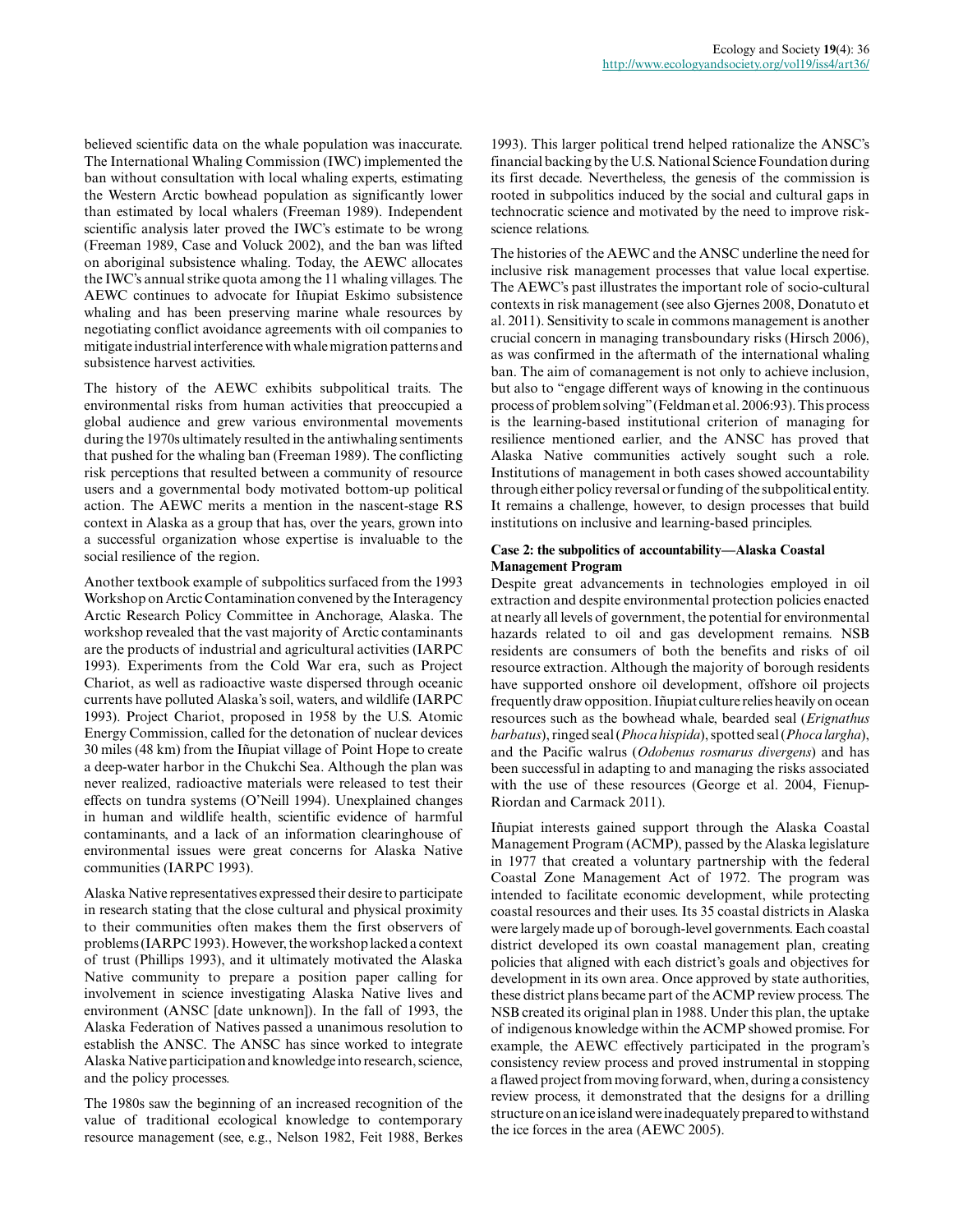Responding to charges on behalf of prodevelopment stakeholders that duplicate standards had resulted in delayed permitting, the Alaska state legislature mandated significant changes to the ACMP consistency review process in 2003. In the reformed ACMP, borough governments no longer had authority to adopt policies that addressed air- and water-quality concerns through the Alaska Department of Environmental Conservation, and such policies were excluded from the consistency review process. Compounding this narrowed scope of local input was the removal of language authorizing coastal districts to designate areas where subsistence activities have priority over all nonsubsistence uses.

Since the 2003 reforms, many coastal districts have protested what they saw as an industry-tailored program designed to diminish the role of local knowledge. The NSB and other coastal districts pushed for a legislative change to restore the authority of coastal districts. Alaska house bill 74 and its companion senate bill 4 introduced in January 2009 proposed a number of amendments to the ACMP, such as reaffirmation of district enforceable policies, creation of a Coastal Policy Board to represent and reflect the diversity of regional and state agency interests, and inclusion of subsistence in ACMP objectives (State of Alaska 2009). Both bills failed to pass, with rural lawmakers pushing for the bills but meeting strong opposition from the oil and gas industry (Delbridge 2010). North Slope–based subpolitical groups reacted with increased litigious opposition to proposed oil projects. The AEWC together with a number of environmental groups filed suit against the Mineral Management Service, now Bureau of Ocean Energy Management, the federal agency in charge of environmental impact assessment, to halt a Shell offshore project on grounds that the environmental risks were not well assessed (Crag Law Center 2007). Two years later, the AEWC and the Iñupiat Community of the Arctic Slope filed a second lawsuit to stop the Shell project, again on grounds of insufficient risk assessment (Joling 2009). In 2010, the U.S. district courts ruled in favor of the plaintiffs, requiring further studies on environmental impacts. The supplemental information was provided by the Bureau of Ocean Energy Management and approved by the courts in 2011, but the plaintiffs immediately filed an appeal. In January 2014, the federal appeals court ruled in favor of Alaska Native groups concluding that the Department of the Interior's environmental study failed to properly consider the full scale of oil production that would result (Demer 2014), consequently halting Shell's plans for Arctic drilling.

As of 1 July 2011, Alaska's participation in the voluntary National Coastal Zone Management program was discontinued because of an inability of the Alaska governor and state legislature to agree on passing an extension. The differing risk rationalities had become apparent as coastal districts supported reauthorization while industry representatives remained opposed to a plan. As a result, Alaska became the only coastal state in the United States without a coastal zone management plan. In response, Alaska activists, largely united under the Alaska Sea Party, placed Proposition 2 on the 2012 ballot calling for the restoration of the ACMP with additional protections for local interests through the creation of the Alaska Coastal Policy Board in the state Department of Commerce, Community and Economic Development (DCCED). The plebiscite proposed that the board be composed of 9 locally nominated public members from each coastal region, to be appointed by the governor, and state agency commissioners from the departments of Natural Resources, Environmental Conservation, Fish and Game, and DCCED. The ballot was rejected by a vote of 46,678 "yes" to 76,440 "no" (38% to 62%). The funding differences in campaigning for and against the bill were substantial with the opponents spending US\$1.5 million to make the case that a management plan would hinder development projects statewide (Demer and Hopkins 2012). News coverage after the ballot indicated that many people voted "no" because they supported some coastal management and expected the state legislature to pick up the debate over the original ACMP and reinstate it. This has not happened.

The production of risks and unintended side effects in an RS are no longer accepted as inherent. Rather, political conflicts emerge around liability and institutional management (Mythen 2004). Borough and state officials must be accountable to the public, especially when the potential for harm to health and culture exists. Currently Alaska's coastal management does not satisfy the pillars of resilience-focused institutions. Institutions that are not accountable, inclusive, and learning-based may be putting social resilience at risk by making public discourse inefficient and leaving resource decisions to courts in lengthy legal battles.

# **Case 3: the subpolitics of learning-based institutions—the North Slope Science Initiative**

A concerned public's insecurities regarding the government's competence to control risks often motivate political initiatives concerning scientific issues, and in response, political leaders often establish advisory bodies to regain public trust (Elmose and Roth 2005). This seemed to be the case when the NSSI was formally authorized by Congress as a multiagency, long-term initiative through the Energy Policy Act of 2005 (U.S. Congress 2005). The NSSI was collectively conceived by federal, state, and local governments as an entity to monitor the effects of a rapidly changing climate in the North Slope and to support climate-based and oil and gas development decisions (NSSI 2009). The NSSI has two bodies: an Oversight Group composed of the heads of all agencies involved in land management on the North Slope and a Science Technical Advisory Panel composed primarily of science experts. The dozen or so members of the Science Technical Advisory Panel initially included one Alaska Native elder and one scientist with a social sciences background, with the rest of the group coming from the physical and natural sciences. This ratio has not changed much over the years, except that there are no social scientists on the panel. The fact that the Arctic Slope Regional Corporation gained inclusion in the initiative, instead of the Iñupiat Community of the Arctic Slope, the regional Alaska Native tribe, became an issue of contention because of the complex history of Alaska Native rights, and it is at the heart of this case study.

A brief history of aboriginal title and land selections since 1959, when Alaska became the 49th state of the United States, merits our overview. In 1968, good-quality oil was discovered in the Prudhoe Bay area in quantities never before seen in the Western Hemisphere (McBeath et al. 2008). The planned 800-mile-long (1287 km) cross-Alaska pipeline route would span areas of Alaska Native land claims as well as federal lands, requiring congressional resolution of unresolved Native land rights. Subsequently, the 1971 Alaska Native Claims Settlement Act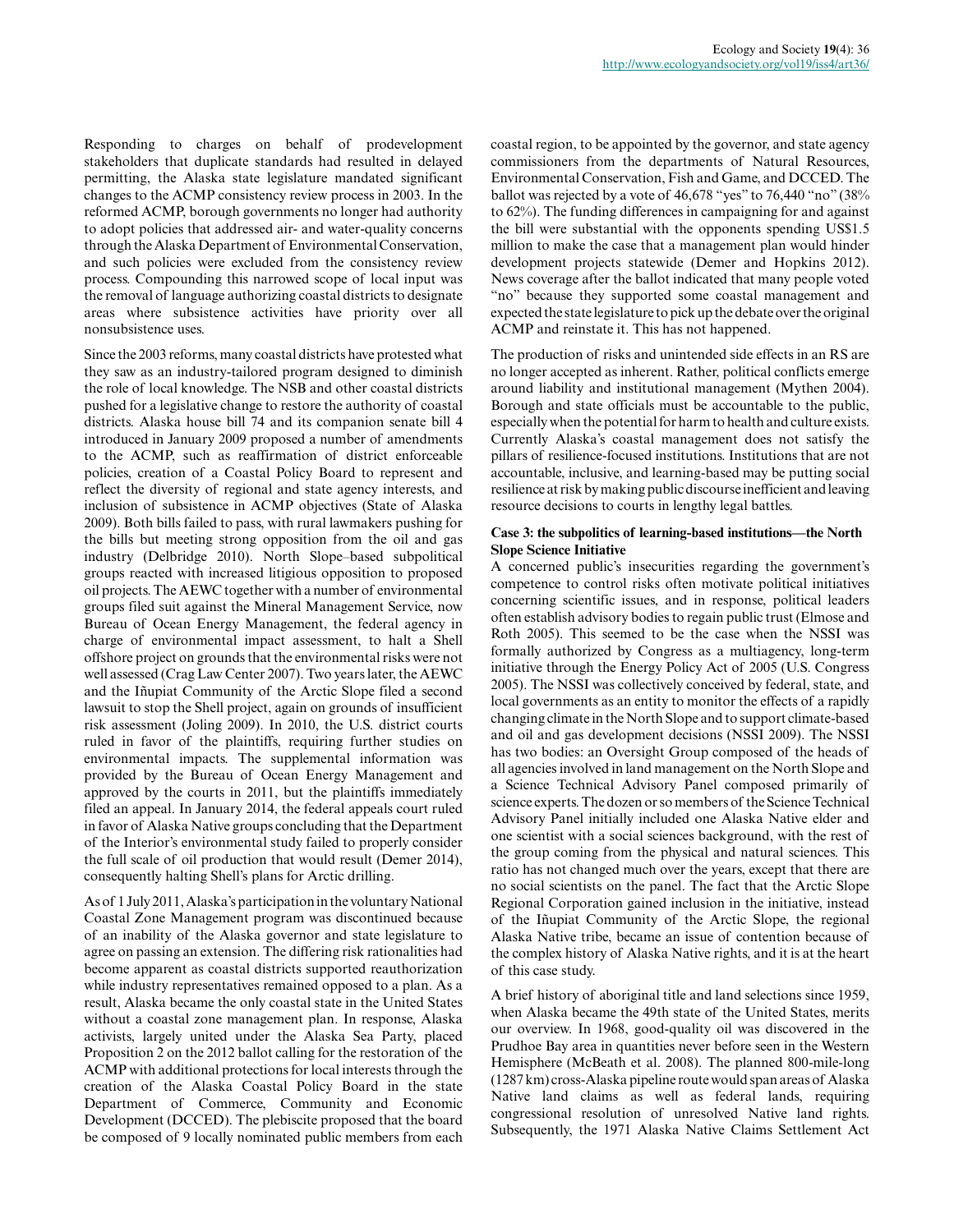endorsed land title to 44 million acres (178,062 km²) and approximately US\$1 billion, to be managed by 13 for-profit Alaska Native regional corporations. Communal aboriginal claims of Alaska Native peoples were converted into private property rights through shares of stock in more than 200 various Native regional, village, and group corporations (Case and Voluck 2002, Dayo and Kofinas 2010). Residents of some areas with an otherwise homogenous cultural base found themselves divided into multiple corporations and therefore divided as shareholders with vested interests in separate corporate entities (Case and Voluck 2002). NSB communities hold shares in the Arctic Slope Regional Corporation, which holds title and subsurface rights to nearly 5 million acres (20,234 km²) of land.

The 2005 Energy Policy Act explicitly states that the NSSI is to maintain and improve public and agency access to contemporary and traditional local knowledge (U.S. Congress 2005). It then specifies that the federal government shall enter into a cooperative agreement between state and borough agencies and the Arctic Slope Regional Corporation, a for-profit Alaska Native corporation. The Arctic Slope Regional Corporation was granted membership to the NSSI because it is the largest private landowner in the region (NSSI [date unknown]), but there have been questions as to the potential role it may also fulfill as an agent of traditional knowledge within the NSSI. In its *Cover Letter to Tribal Preclusion White Paper* (Steve Sumida, 2005, on file with author, *unpublished manuscript*), the Alaska Inter-Tribal Council voiced strong objections to the membership of the Arctic Slope Regional Corporation, likening it to "political ethnic cleansing." The Inter-Tribal Council raised a number of objections, for example that the NSSI relies on a knowledgegenerating scheme that is ignorant of indigenous ways of knowing. In addition, they noted that when an Alaska Native regional corporation is charged to study the effects of petroleum development on Alaska Native culture and subsistence, especially when that corporation itself is a petroleum producer, it is stepping into the shoes of tribes. The Inter-Tribal Council demanded that the region's tribal government be consulted as a superior local agent of Alaska Native culture and knowledge.

One of the founding purposes of the NSSI was to bridge the gaps between indigenous knowledge and science on the effects of oil development, as well as coordinate and coproduce scientific data across scientific and cultural boundaries. Exclusion of the traditional regional Native tribe from this process endangered the competence of the entire enterprise and provoked distrust in local communities. Indigenous knowledge must be a core component of any learning-based institutions that inform North Slope policies. Other ways of knowing promote new and alternative strategies to complex problems by thinking outside of the box and through heterogeneous ideologies (Elmose and Roth 2005).

# **DISCUSSION**

A remarkable dichotomy in an RS is that human agency is at once the cause of and the solution for manufactured risks. Although these risks are by-products of choices we make about what technologies we employ and how we manage resources, it is also through better decision making that we may foster resilience. The many social, cultural, and economic contexts of risk experience, however, shape risk perception in a highly complex dynamic social system (Eiser 2001), resulting in diverging opinions. The three case studies demonstrate the difficulties faced by institutions of management in trying to include multiple sources of knowledge in decision making and to meet the demands of stakeholder groups.

Figure 1 represents the model envisioned by the authors for an inclusive, accountable, learning-based management process. It takes into account the complex processes that shape risk attitudes and behaviors and, ultimately, the adaptive capacity of communities.

**Fig. 1**. Risk and adaptive capacity as parts of a complex adaptive social system.



In our model for collaborative, adaptive risk management, a local risk subsystem operates as part of the greater risk management system. This risk subsystem encompasses community concerns, recognized risks, and ideas about needed actions, projects, and assets to be deployed in managing for healthy futures. Although it operates within a larger complex management system, and as such it is subject to rules and regulations from external authorities, it is also autonomous to a great extent with its own expert knowledge and values. The various stages of the risk subsystem at the local level, i.e., risk awareness, risk attitude, and risk behavior, correspond to risk identification, risk assessment, and risk treatment activities, respectively, at the macromanagement level. During this cycle, a community identifies, processes, and prioritizes risks through formal and informal processes according to cultural values, present and future priorities, and the availability of resources. The macromanagement cycle at each phase includes and reflects these priorities and needs in decision making. The stages of decision making build on initial priority setting and continued assessment of emergent uncertainties, risks, and changing risk attitudes based on any new information, trends, or drivers of change as they may come to affect the community.

The AEWC case began with a risk management framework that was completely exclusive of the local risk subsystem. The ANSC formed under a more open public process because the riskassessing Workshop on Arctic Contamination included Alaska Native representatives. However, the trust between the Alaska Native community and state and federal actors eroded to such an extent, because of a lengthy history of disenfranchised risk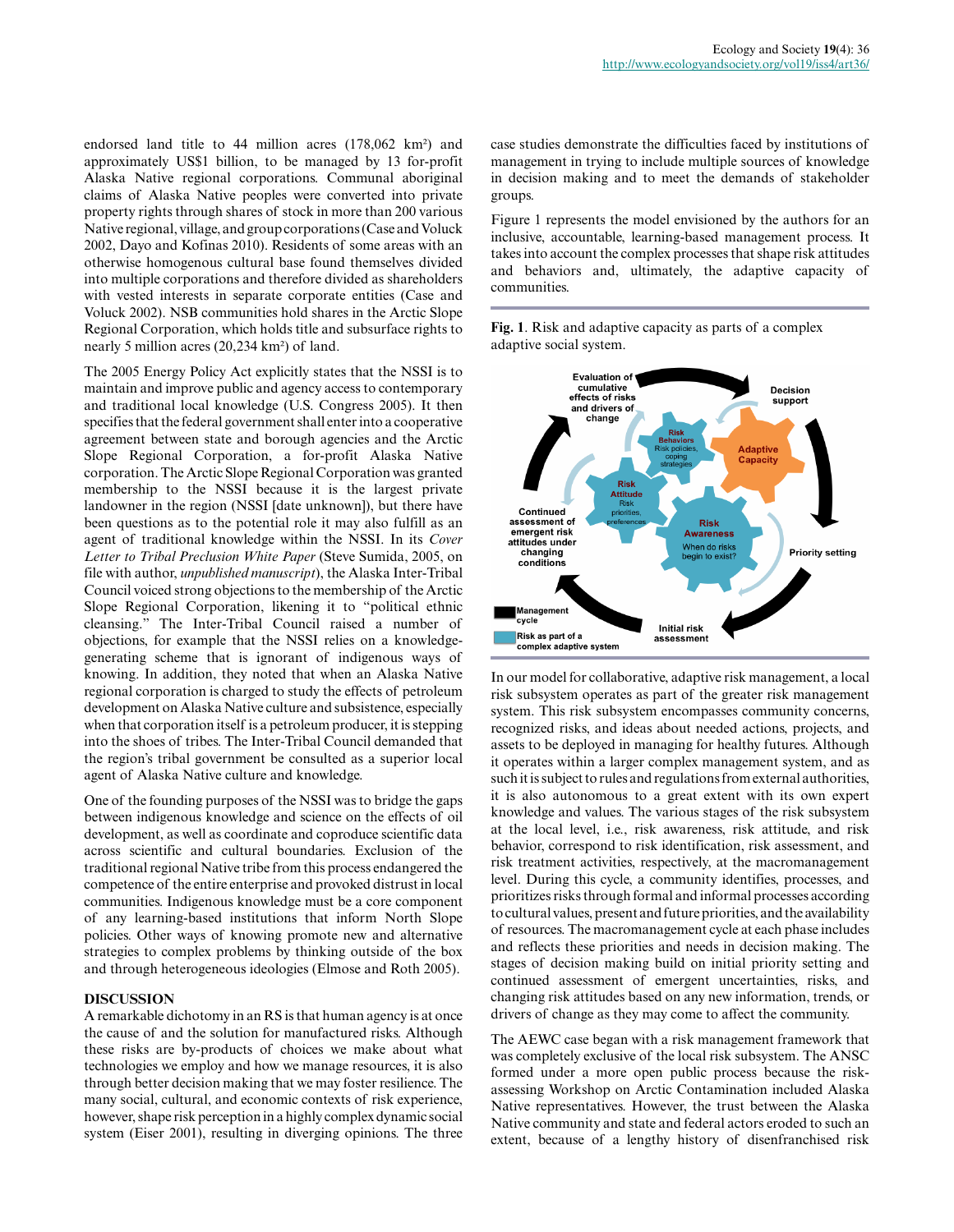definitions, that cooperation was impossible. The AEWC and the ANSC exist today as ambassadors of the community risk subsystem, but their expertise is underrepresented and underutilized, as revealed in the NSSI and ACMP case studies.

The prereform ACMP had great potential to be a solid foundation for a successful, adaptive risk management program, while the NSB, through its political power and skill, was able to connect the community risk subsystem with the greater management cycle. Since the program sunset, however, there has been a great disconnect between the two risk systems. The NSSI had the potential to link different ways of knowing into learning-based risk institutions. Unfortunately, the founding federal mandate did not invest sufficient resources in making indigenous knowledge accessible or did not consider it sufficiently important to make that investment.

# **CONCLUSION**

As the effects of global climate change make Arctic ecosystems more vulnerable (ACIA 2004), it is essential that guidelines and regulations that impact the abilities of local peoples and communities to adapt sustainability strategies are adapted to constantly changing conditions. Governance institutions are a vital part of adaptive capacity at the local level because institutions can either aid or obstruct a community's access to various resources or the implementation of vital adaptive strategies (Matthews and Sydneysmith 2010, Kofinas et al. 2013). The continuance of a public institution in democratic societies is based on social recognition that it is a permanent solution to a problem, wherein expert science produces the consensus regarding problem solving (Beck 1997). In an RS, public consent cannot be taken for granted because new groups challenge institutional authority and status quo expert findings (Beck 1997). Although a community risk subsystem too fosters a diverse set of opinions and rarely a total consensus on issues, when policy discussions involve locally supported processes and experts who build cultural distinctions into solutions, there is more likely to be consent in support of management decisions (Curtis and Hauber 1997, Armitage et al. 2007). This may lessen the incidences of subpolitical actions and litigious negotiations.

The unpredictability of problems in an RS comes with transaction costs, requiring the public to participate more actively in scientific debates (Elmose and Roth 2005). Our conceptual model envisions nested systems of risk management that satisfy the criteria for inclusive, accountable, and learning-based institutions that promote social resilience. The goal of the system is to foster and enhance the abilities of communities to anticipate and plan for changes, opportunities, and risks, as well as foster adaptive capacity and resilience.

*Responses to this article can be read online at:* [http://www.ecologyandsociety.org/issues/responses.](http://www.ecologyandsociety.org/issues/responses.php/6944) [php/6944](http://www.ecologyandsociety.org/issues/responses.php/6944)

### **Acknowledgments:**

*This research was supported by the International Polar Year Forum North by 2020, and by the National Science Foundation grant*

*"IGERT: Global-Local Interactions: Resilience and Adaption of Social-Ecological Systems in a Rapidly Changing North" (Grant #0654441). The views expressed are those of the author(s) and do not represent the National Science Foundation.*

# **LITERATURE CITED**

Adger, W. N. 2000. Social and ecological resilience: are they related? *Progress in Human Geography* 24(3):347-364. [http://dx.](http://dx.doi.org/10.1191%2F030913200701540465) [doi.org/10.1191/030913200701540465](http://dx.doi.org/10.1191%2F030913200701540465)

Alaska Arctic Policy Commission (AAPC). 2013. Letter of intent. AAPC, Juneau, Alaska, USA. [online] URL: [http://www.](http://www.akarctic.com/wp-content/uploads/2013/07/AAPC-Letter-of-Intent.pdf) [akarctic.com/wp-content/uploads/2013/07/AAPC-Letter-of-Intent.](http://www.akarctic.com/wp-content/uploads/2013/07/AAPC-Letter-of-Intent.pdf) [pdf](http://www.akarctic.com/wp-content/uploads/2013/07/AAPC-Letter-of-Intent.pdf)

Alaska Eskimo Whaling Commission (AEWC). 2005. *Comments of the Alaska Eskimo Whaling Commission to the Office of Ocean and Coastal Resource Management on Alaska's Amended Coastal Zone Management Program.* AEWC, Barrow, Alaska, USA. [online] URL: [http://coastalmanagement.noaa.gov/assessments/](http://coastalmanagement.noaa.gov/assessments/docs/akfeis_d2.pdf) [docs/akfeis\\_d2.pdf](http://coastalmanagement.noaa.gov/assessments/docs/akfeis_d2.pdf)

Alaska Federation of Natives (AFN). 2012*a*. *Alaska Native priorities for the 2012-2013 presidential and congressional transition.* White Paper. AFN, Anchorage, Alaska, USA. [online] URL: [http://www.nativefederation.org/wp-content/uploads/2012/10/](http://www.nativefederation.org/wp-content/uploads/2012/10/AFN_TransitionWhitePaper_121912.pdf) [AFN\\_TransitionWhitePaper\\_121912.pdf](http://www.nativefederation.org/wp-content/uploads/2012/10/AFN_TransitionWhitePaper_121912.pdf)

Alaska Federation of Natives (AFN). 2012*b*. *2011 Federal priorities.* AFN, Anchorage, Alaska, USA. [online] URL: [http://](http://www.nativefederation.org/wp-content/uploads/2012/09/2011-afn-federal-priorities.pdf) [www.nativefederation.org/wp-content/uploads/2012/09/2011-afn](http://www.nativefederation.org/wp-content/uploads/2012/09/2011-afn-federal-priorities.pdf)[federal-priorities.pdf](http://www.nativefederation.org/wp-content/uploads/2012/09/2011-afn-federal-priorities.pdf)

Alaska Native Science Commission (ANSC). [date unknown]. *History*. ANSC, Anchorage, Alaska, USA. [online] URL: [http://](http://www.nativescience.org/about/history.htm) [www.nativescience.org/about/history.htm](http://www.nativescience.org/about/history.htm) 

Arctic Climate Impact Assessment (ACIA). 2004. *Impacts of a warming Arctic: Arctic climate impact assessment.* Cambridge University Press, Cambridge, UK. [online] URL: [http://www.](http://www.amap.no/documents/doc/impacts-of-a-warming-arctic-2004/786) [amap.no/documents/doc/impacts-of-a-warming-arctic-2004/786](http://www.amap.no/documents/doc/impacts-of-a-warming-arctic-2004/786) 

Arctic Climate Impact Assessment (ACIA). 2005. *Arctic climate impact assessment.* Cambridge University Press, Cambridge, UK.

Armitage, D., F. Berkes, and N. Doubleday. 2007. *Adaptive comanagement: collaboration, learning and multi-level governance*. University of British Columbia Press, Vancouver, British Columbia, Canada.

Beck, U. 1992. *Risk society: towards a new modernity.* Sage, London, UK.

Beck, U. 1997. Subpolitics: ecology and the disintegration of institutional power. *Organization & Environment* 10(1):52-65. [http://dx.doi.org/10.1177/0921810697101008](http://dx.doi.org/10.1177%2F0921810697101008)

Berkes, F. 1993. Traditional ecological knowledge in perspective. Pages 1-9 *in* J. Inglis, editor. *Traditional ecological knowledge: concepts and cases*. International Development Research Centre, Ottawa, Ontario, Canada.

Berkes, F. 2012. *Sacred ecology.* Routledge, New York, New York, USA.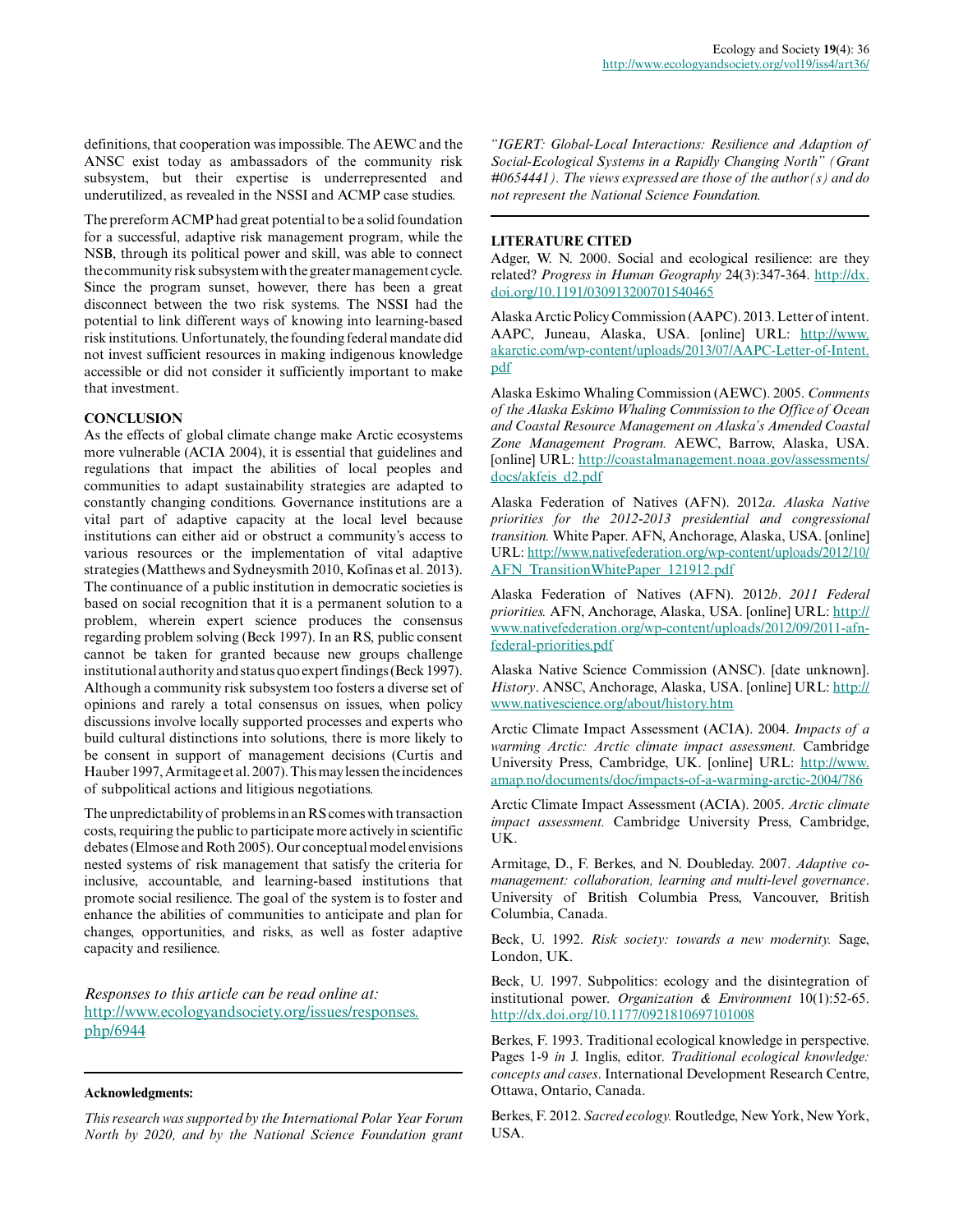Berkes, F., J. Colding, and C. Folke, editors. 2003. *Navigating social-ecological systems: building resilience for complexity and change*. Cambridge University Press, Cambridge, UK. [http://dx.](http://dx.doi.org/10.1017%2FCBO9780511541957) [doi.org/10.1017/CBO9780511541957](http://dx.doi.org/10.1017%2FCBO9780511541957) 

Brown, K., and E. Westaway. 2011. Agency, capacity, and resilience to environmental change: lessons from human development, well-being, and disasters. *Annual Review of Environment and Resources* 36:321-342. [http://dx.doi.org/10.1146/](http://dx.doi.org/10.1146%2Fannurev-environ-052610-092905) [annurev-environ-052610-092905](http://dx.doi.org/10.1146%2Fannurev-environ-052610-092905)

Case, D. S., and D. A. Voluck. 2002. *Alaska Natives and American laws.* University of Alaska Press, Fairbanks, Alaska, USA.

Chapin, F. S., III, G. P. Kofinas, and Folke, C., editors. 2009. *Principles of ecosystem stewardship: resilience-based natural resource management in a changing world*. Springer Verlag, New York, New York, USA.

Chapin, F. S., III, A. L. Lovecraft, E. S. Zavaleta, J. Nelson, M. D. Robards, G. P. Kofinas, S. F. Trainor, G. D. Peterson, H. P. Huntington, and R. L. Naylor. 2006. Policy strategies to address sustainability of Alaskan boreal forests in response to a directionally changing climate. *Proceedings of the National Academy of Sciences of the United States of America* 103 (45):16637-16643. [http://dx.doi.org/10.1073/pnas.0606955103](http://dx.doi.org/10.1073%2Fpnas.0606955103)

Crag Law Center. 2007. *Brief of petitioners North Slope Borough and Alaska Eskimo Whaling Commission in 07-72183.* Crag Law Center, Portland, Oregon, USA. [online] URL: [http://crag.org/](http://crag.org/wp-content/uploads/2008/11/final-opening-brief.pdf) [wp-content/uploads/2008/11/final-opening-brief.pdf](http://crag.org/wp-content/uploads/2008/11/final-opening-brief.pdf)

Curtis, P. D., and J. R. Hauber. 1997. Public involvement in deer management decisions: consensus versus consent. *Wildlife Society Bulletin* 25:399-403.

Dayo, D., and G. Kofinas. 2010. Institutional innovation in less than ideal conditions: management of commons by an Alaska Native village corporation. *International Journal of the Commons* 4:142-159.

Delbridge, R. 2010. Bush caucus pushes for local control over development. *Alaska Dispatch*, 4 April. [online] URL: [http://](http://www.alaskadispatch.com/article/bush-caucus-pushes-local-control-over-development) [www.alaskadispatch.com/article/bush-caucus-pushes-local-control](http://www.alaskadispatch.com/article/bush-caucus-pushes-local-control-over-development)[over-development](http://www.alaskadispatch.com/article/bush-caucus-pushes-local-control-over-development)

Demer, L. 2014. Court rules environmental study of offshore oil leases in Alaska Arctic was flawed. *Anchorage Daily News,* 22 January. [online] URL: [http://www.adn.com/2014/01/22/3285973/](http://www.adn.com/2014/01/22/3285973/appeals-court-rules-offshore-oil.html) [appeals-court-rules-offshore-oil.html](http://www.adn.com/2014/01/22/3285973/appeals-court-rules-offshore-oil.html) 

Demer, L., and K. Hopkins. 2012. Alaska voters reject coastal zone measure. *Anchorage Daily News*, 28 August. [online] URL: [http://www.adn.com/2012/08/28/2603128/coastal-zone-measure-appears](http://www.adn.com/2012/08/28/2603128/coastal-zone-measure-appears-doomed.html)[doomed.html](http://www.adn.com/2012/08/28/2603128/coastal-zone-measure-appears-doomed.html)

Donatuto, J. L., T. A. Satterfield, and R. Gregory. 2011. Poisoning the body to nourish the soul: prioritising health risks and impacts in a Native American community. *Health, Risk & Society* 13 (2):103-127. [http://dx.doi.org/10.1080/13698575.2011.556186](http://dx.doi.org/10.1080%2F13698575.2011.556186) 

Eiser, J. R. 2001. Attitudes, decisions and perceptions of risk: a social psychological analysis. Pages 109-135 *in* G. Böhm, J. Nerb, T. McDaniels, and H. Spada, editors. *Environmental risks: perception, evaluation and management.* Emerald Group, Bingley, UK. [http://dx.doi.org/10.1016/S0196-1152\(01\)80026-0](http://dx.doi.org/10.1016%2FS0196-1152%2801%2980026-0) 

Elmose, S., and W. M. Roth. 2005. *Allgemeinbildung*: readiness for living in risk society. *Journal of Curriculum Studies* 37 (1):11-34. [http://dx.doi.org/10.1080/0022027041000229413](http://dx.doi.org/10.1080%2F0022027041000229413)

Feit, H. A. 1988. Self-management and state-management: forms of knowing and managing northern wildlife. Pages 72-91 *in* M. Freeman and L. Carbyn, editors. *Traditional knowledge and renewable resource management in northern regions*. Boreal Institute for Northern Studies, Edmonton, Alberta, Canada.

Feldman, M. S., A. M. Khademian, H. Ingram, and A. S. Schneider. 2006. Ways of knowing and inclusive management practices. *Public Administration Review* 66(s1):89-99. [http://dx.](http://dx.doi.org/10.1111%2Fj.1540-6210.2006.00669.x) [doi.org/10.1111/j.1540-6210.2006.00669.x](http://dx.doi.org/10.1111%2Fj.1540-6210.2006.00669.x)

Fienup-Riordan, A., and E. Carmack. 2011. "The ocean is always changing": nearshore and farshore perspectives on Arctic coastal seas. *Oceanography* 24(3):266-279.

Freeman, M. M. R. 1989. The Alaska Eskimo Whaling Commission: successful co-management under extreme conditions. Pages 137-153 *in* E. Pinkerton, editor. *Cooperative management of local fisheries.* University of British Columbia, Vancouver, British Columbia, Canada.

George, J. C., H. P. Huntington, K. Brewster, H. Eicken, D. W. Norton, and R. Glenn. 2004. Observations on shorefast ice dynamics in Arctic Alaska and the responses of the Iñupiat hunting community. *Arctic* 57:363-374.

Gjernes, T. 2008. Perceptions of risk and uncertainty among Sámi women involved in reindeer herding in Northern Norway. *Health, Risk & Society* 10(5):505-516. [http://dx.doi.org/10.1080/136985](http://dx.doi.org/10.1080%2F13698570802381154) [70802381154](http://dx.doi.org/10.1080%2F13698570802381154)

Hirsch, P. 2006. Governing water as a common good in the Mekong River Basin: issues of scale. *Transforming Cultures eJournal* 1(2). [online] URL: [http://epress.lib.uts.edu.au/journals/](http://epress.lib.uts.edu.au/journals/index.php/TfC/article/view/256/254) [index.php/TfC/article/view/256/254](http://epress.lib.uts.edu.au/journals/index.php/TfC/article/view/256/254)

Holling, C. S. 1986. The resilience of terrestrial ecosystems; local surprise and global change. Pages 292-371 *in* W. C. Clark and R. E. Munn, editors. *Sustainable development of the biosphere*. Cambridge University Press, Cambridge, UK.

Hovelsrud, G. K., B. Poppel, B. van Oort, and J. D. Reist. 2011. Arctic societies, cultures, and peoples in a changing cryosphere. *AMBIO* 40(1 Suppl):100-110. [http://dx.doi.org/10.1007/](http://dx.doi.org/10.1007%2Fs13280-011-0219-4) [s13280-011-0219-4](http://dx.doi.org/10.1007%2Fs13280-011-0219-4) 

Interagency Arctic Research Policy Committee (IARPC). 1993. *Proceedings of the Interagency Arctic Research Policy Committee workshop on Arctic contamination* (Anchorage, Alaska, 2-7 May 1993). IARPC, Washington, D.C., USA.

Joling, D. 2009. 2 Lawsuits challenge Alaska offshore drilling. *Associated Press*, 15 December. [online] URL: [http://www2.](http://www2.readingeagle.com/article.aspx?id=177056) [readingeagle.com/article.aspx?id=177056](http://www2.readingeagle.com/article.aspx?id=177056) 

Kofinas, G. P., F. S Chapin, S. BurnSilver, J. I. Schmidt, N. L. Fresco, K. Kielland, S. Martin, A. Springsteen, and T. S. Rupp. 2010. Resilience of Athabascan subsistence systems to interior Alaska's changing climate. *Canadian Journal of Forest Research* 40(7):1347-1359. [http://dx.doi.org/10.1139/X10-108](http://dx.doi.org/10.1139%2FX10-108)

Kofinas, G., C. Douglas, G. Hovelsrud, A. Lillian, H. Amundsen, M. Berman, F. Berkes, F. S. Chapin III, B. Forbes, J. Ford, C.